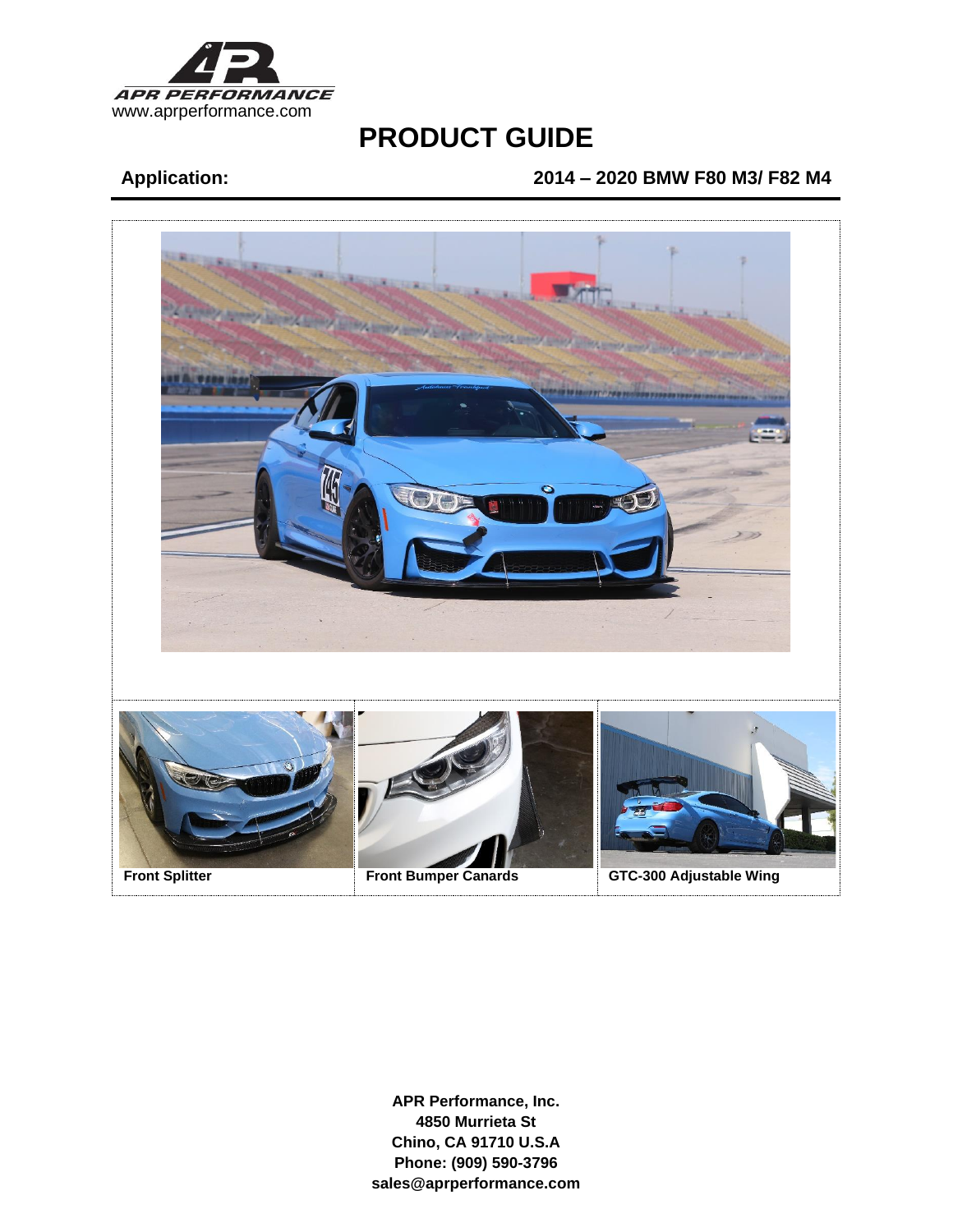

## **Application: 2014 – 2020 BMW F80 M3/ F82 M4**



### **Carbon Fiber Front Wind Splitter**

To combat the effects of front-end lift, APR Front Wind Splitters are utilized to give extra traction and control in the front of a car. By creating a high-pressure area on top of the wind splitter, high pressure air flow is restricted to flow underneath a car. With low pressure below the car, the effect of lift is reduced, and a driver can gain from the extra traction and control.

### **2014 – 2020 BMW F80 M3/ F82 M4**

SKU: CW-540400 Price: \$560

### **Carbon Fiber Front Wind Splitter**

To combat the effects of front-end lift, APR Front Wind Splitters are utilized to give extra traction and control in the front of a car. By creating a high-pressure area on top of the wind splitter, high pressure air flow is restricted to flow underneath a car. With low pressure below the car, the effect of lift is reduced, and a driver can gain from the extra traction and control.

### **2014 – 2020 BMW F80 M3/ F82 M4 w/ APR Lip** SKU: CW-540405 Price: \$560

### **Carbon Fiber Front Wind Splitter**

To combat the effects of front-end lift, APR Front Wind Splitters are utilized to give extra traction and control in the front of a car. By creating a highpressure area on top of the wind splitter, high pressure air flow is restricted to flow underneath a car. With low pressure below the car, the effect of lift is reduced, and a driver can gain from the extra traction and control.

**2014 – 2020 BMW F80 M3/ F82 M4 w/ M Performance Lip** SKU: CW-540402 Price: \$560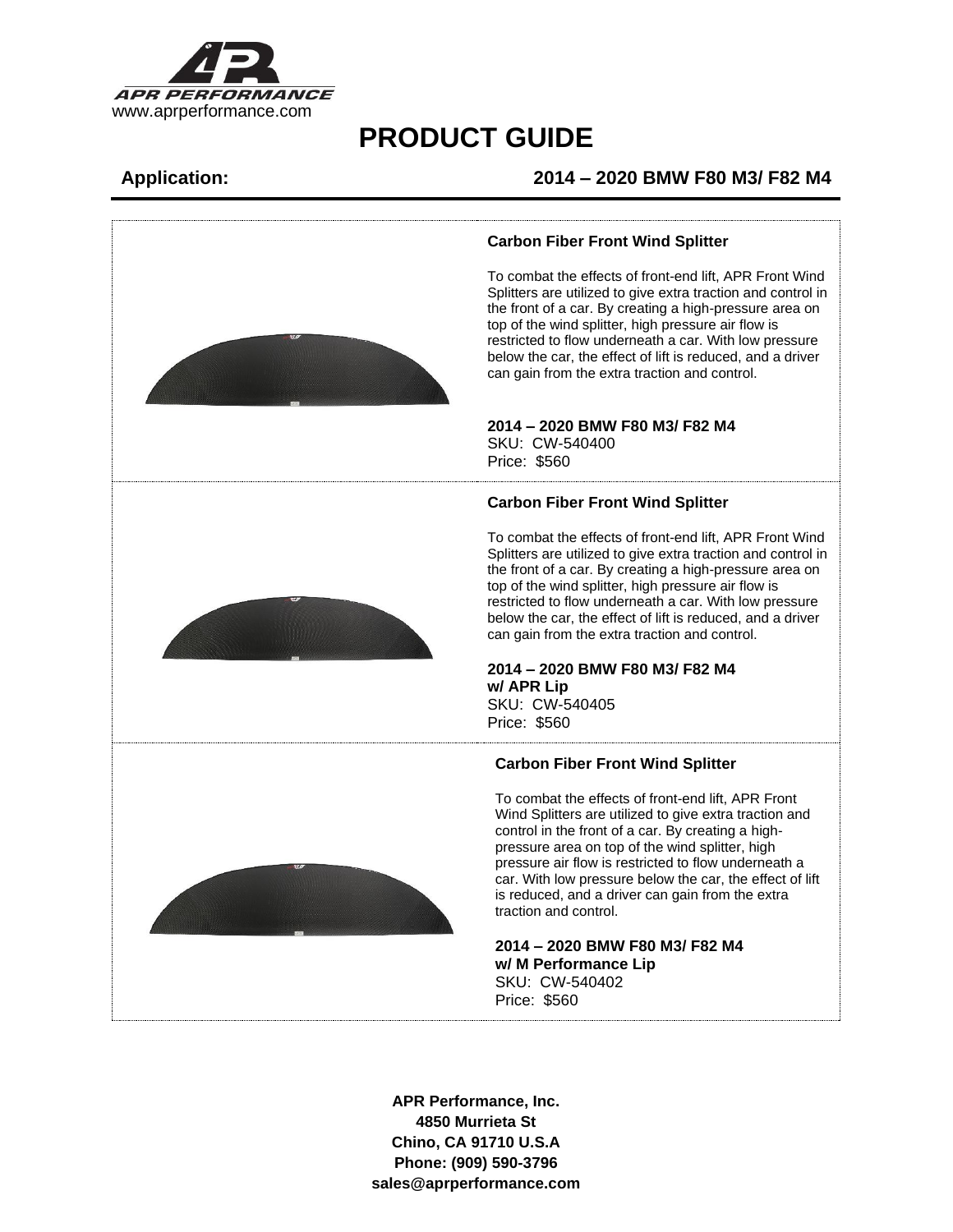

## **Application: 2014 – 2020 BMW F80 M3/ F82 M4**

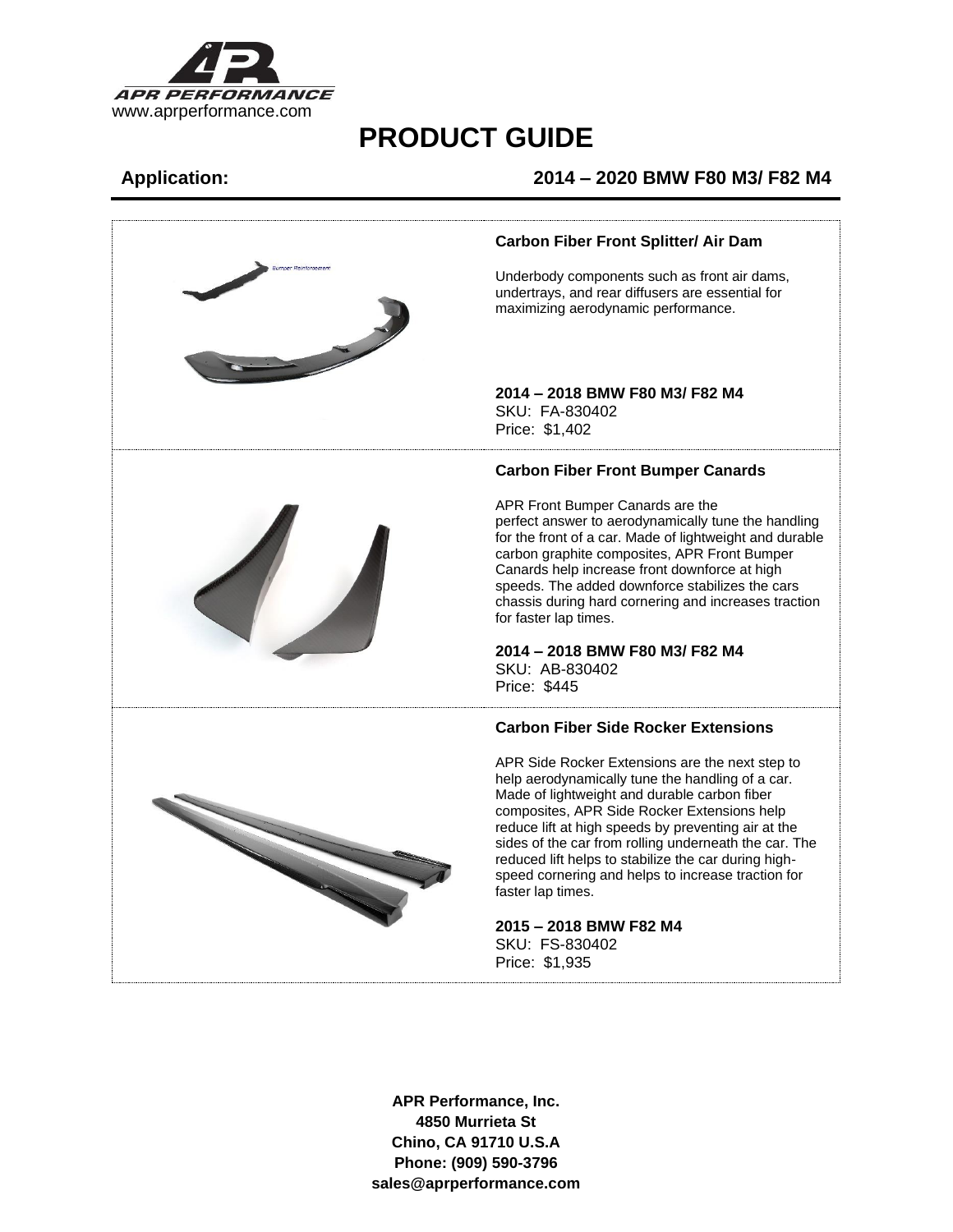

## **Application: 2014 – 2020 BMW F80 M3/ F82 M4**



### **Carbon Fiber GT-250 Adjustable Wing**

All GT Series wings feature an all-new, low-drag, aerodynamic 2D designed airfoil shape. The "2D" design allows the wing to maintain a consistent level of downforce across its entire span. Computational Fluid Dynamics (CFD) analysis was performed on this wing to support validation of its aerodynamic design.

### **2015 – 2018 BMW F80 M3 61"**

SKU: AS-206180 Price: \$2,320 **2015 – 2018 BMW F80 M3 67"** SKU: AS-206780 Price: \$2,428

### **Carbon Fiber GTC-300 Adjustable Wing**

With a span of 67 or 61 inches and a height of 13 inches, the GTC-300 is an adjustable wing that means serious business. The GTC-300 3D airfoil shape allows for optimal airflow that reduces drag yet supplies an effective amount of downforce.

### **2015 – 2018 BMW F80 M3 61"**

SKU: AS-106134 Price: \$2,129 **2015 – 2018 BMW F80 M3 67"** SKU: AS-106734 Price: \$2,129

### **Carbon Fiber GT-250 Adjustable Wing**

All GT Series wings feature an all-new, low-drag, aerodynamic 2D designed airfoil shape. The "2D" design allows the wing to maintain a consistent level of downforce across its entire span. Computational Fluid Dynamics (CFD) analysis was performed on this wing to support validation of its aerodynamic design.

### **2015 – 2018 BMW F82 M4 61"**

SKU: AS-206182 Price: \$2,320 **2015 – 2018 BMW F82 M4 67"** SKU: AS-206782 Price: \$2,428